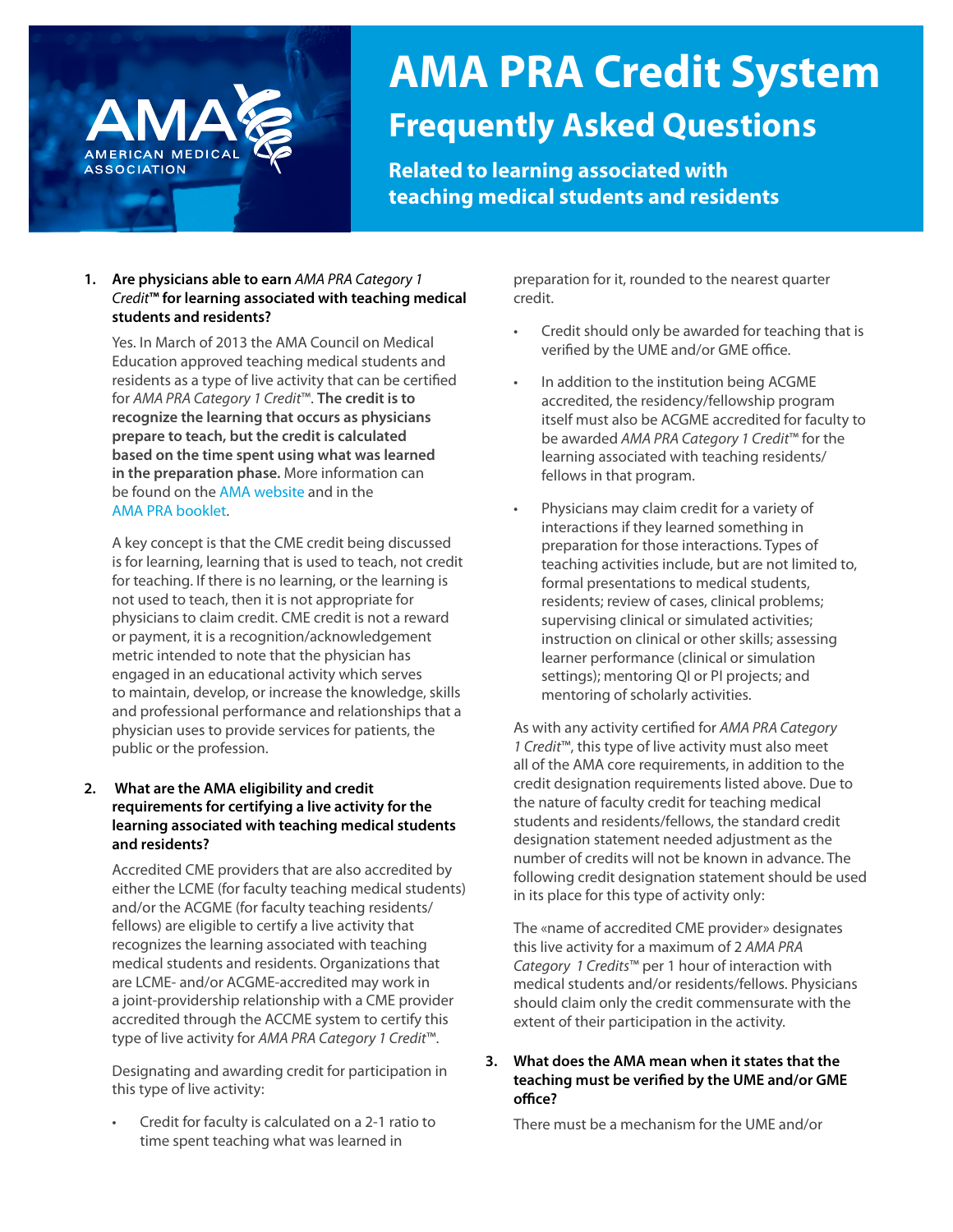GME office(s) to verify that physicians actively teach medical students and/or residents during the time period for which the activity is certified for credit. A list of all faculty members is not sufficient if it includes physicians who have participated as faculty at some point in time, but not necessarily during the time period of the activity.

**4. Are there examples of forms or other documentation to help with certifying this as an** *AMA PRA Category 1 Credit***™ activity?**

The AMA does not require that any specific form be used.

Learning from the preparation for teaching medical students and residents is similar to the other type of faculty credit where, as noted on page 5 of the [AMA](https://www.ama-assn.org/sites/ama-assn.org/files/corp/media-browser/public/cme/pra-booklet_0.pdf)  [PRA booklet](https://www.ama-assn.org/sites/ama-assn.org/files/corp/media-browser/public/cme/pra-booklet_0.pdf), accredited CME "providers may also award *AMA PRA Category 1 Credit*™ to their physician faculty to recognize the learning associated with the preparation and teaching of an original presentation at the accredited CME provider's live activities that are certified for *AMA PRA Category 1 Credit*™." That particular type of faculty credit has been available for providers to award since 2006. Forms and documentation used for that type of live activity may also assist you with the documentation required for the learning associated with teaching medical students and residents.

#### **5. What should my activity file look like? Can you provide any guidance on meeting accreditation requirements?**

 Accreditation requirements are not within the purview of the AMA to address. However, the ACCME has information on its website related to Learning from Teaching:

- [Applying the ACCME Requirements to CME](http://www.accme.org/sites/default/files/Learning_from_Teaching_Handout_0.pdf)   [Activities Based on Teaching Medical Students](http://www.accme.org/sites/default/files/Learning_from_Teaching_Handout_0.pdf)   [and Residents](http://www.accme.org/sites/default/files/Learning_from_Teaching_Handout_0.pdf)
- [Linking a "Learning from Teaching" CME Activity to](http://www.accme.org/sites/default/files/Learning%20from%20Teaching%20planning%20tool_2013_06_revision_1.pdf)   [the ACCME Accreditation Criteria](http://www.accme.org/sites/default/files/Learning%20from%20Teaching%20planning%20tool_2013_06_revision_1.pdf)

#### **6. What documentation is required from physicians?**

From the AMA's perspective, physicians must claim credit appropriate to the time spent teaching what they learned in preparation for it. Since physicians must have learned in order to claim credit, and they are self-directed in their learning in this particular format, there must be some way of capturing that they do so. Please contact your accreditor to determine what documentation requirements they may have.

# **7. Is there a maximum number of credits that can be awarded to a physician in a year with this type of activity?**

The AMA has not set a limit on the number of *AMA PRA Category 1 Credits*™ a physician may earn for this type of CME activity; the AMA has not set limits for any of the approved learning formats. If there is demonstrated learning involved, then the credit remains legitimate and appropriate regardless of the number. Licensing boards, other consumers of credit and CME providers may set limits if they so choose. As an example, the AMA, for the purpose of qualifying for the Physician Recognition Award, does set maximums for some categories in an effort to encourage physicians to participate in multiple modes of learning in order to further enhance their professional development.

# **8. What if my state licensing board places a limit on the number of credits for teaching medical students or residents that can be used for license renewal?**

Each entity that requires physicians to obtain CME credit can stipulate what will be accepted to meet that requirement. While the AMA doesn't place a limit on the number of credits that a physician can earn under any format, we do understand that there are state licensing board, certifying board, and other regulations that physicians need to take into account.

As an example, the AMA, for the purpose of qualifying for the Physician's Recognition Award, does set maximums for some categories, i.e., physicians are limited to using 10 *AMA PRA Category 1 Credit*s™ obtained for teaching at live *AMA PRA Category 1 Credit*™ activities per year of the award. These limits are in place to encourage physicians to participate in multiple modes of learning in order to further enhance their professional development. For a full list of the categories and limits per category, please see page 12 of the [AMA PRA booklet.](https://www.ama-assn.org/sites/ama-assn.org/files/corp/media-browser/public/cme/pra-booklet_0.pdf)

For specific information on what limits your state licensing board may have in place, please contact the licensing board directly.

**9. During the pilot for learning associated with teaching medical students and residents, the emphasis was on** *preparing* **for teaching by literature searching, cases, etc., but the [AMA website](https://www.ama-assn.org/education/cme/teaching-medical-students-residents) references other types of teaching. Is all time spent teaching included? Does it include the time a student is with the preceptor in the office seeing patients?**

The emphasis is the same. The phrase "preparation and teaching" means that the learning is taking place in the preparation stage for the purpose of teaching. Neither preparation nor teaching, by itself, is sufficient for the purpose of claiming CME credit. The time spent with the student, utilizing what they (the faculty)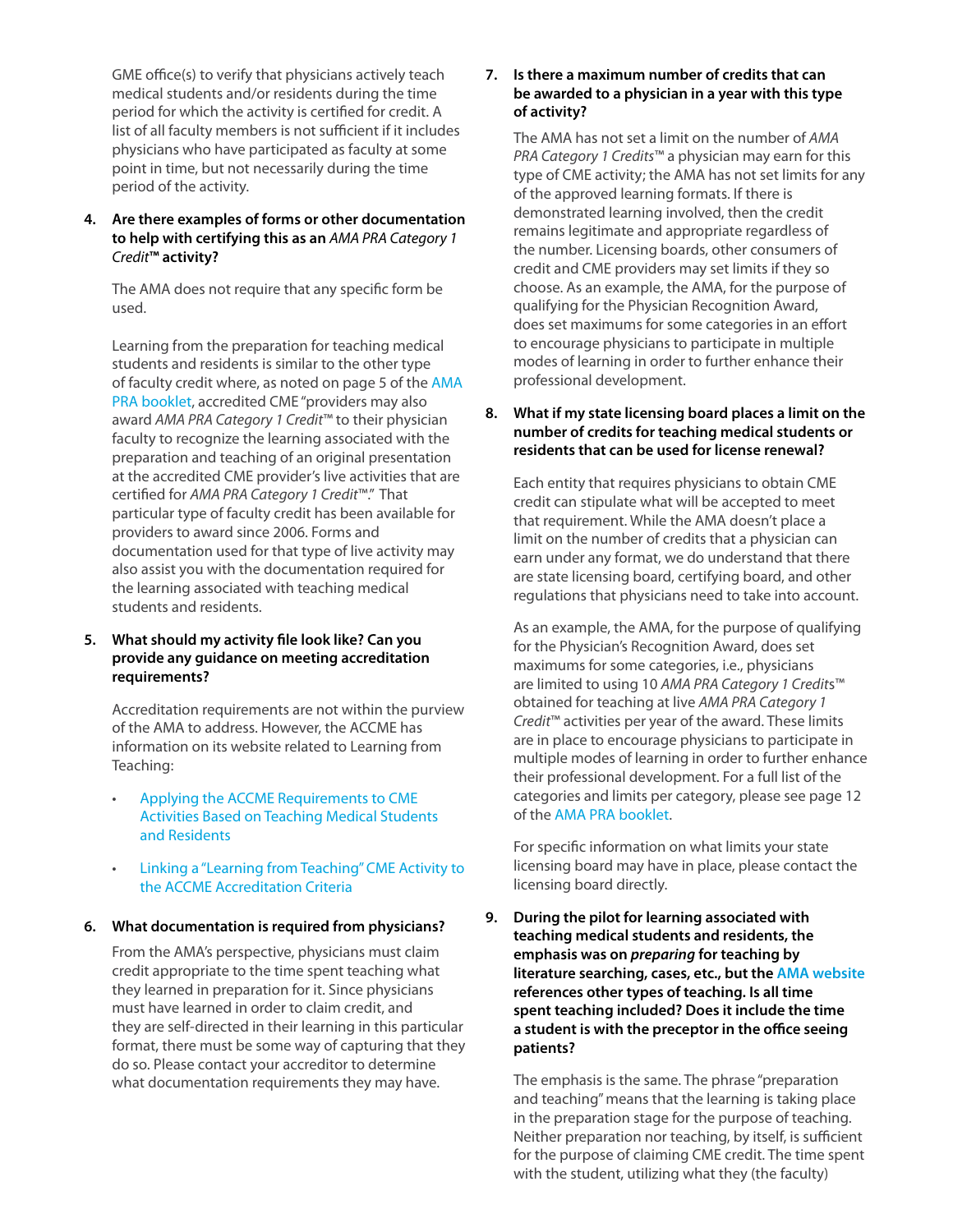learned, is the metric used for determining credit. If the physician does not prepare to teach, and therefore does not learn anything, spending time with students or residents by itself is not sufficient to receive credit. Bottom line, if there is no learning that can be identified in the preparation stage, there is no credit for spending time with students or residents. This is similar to the concept of CME credit for faculty at *AMA PRA Category 1 Credit*™ activities that has been in place for CME providers since 2006.

As an example, let's say a physician has students and/ or residents in his or her office and sets some time aside for discussion of a topic related to a special interest on the part of the student, or to a patient seen at a previous visit. If the physician spends time preparing for that conversation by researching the topic and learns in the process, then the physician can claim credit under this new guidance for the time spent discussing that with the student/resident. Physicians may not claim credit for students following them around and observing for several hours, or for providing the students with feedback on the way to conduct an interview or perform a part of the physical exam if it is all based on accumulated experience over the years.

**10. A medical school utilizes a local community hospital as a teaching site for students. Both the medical school and the community hospital are accredited by either the ACCME or an ACCME-recognized state medical society. If a faculty member wants to utilize the new Learning from Teaching to earn**  *AMA PRA Category 1 Credit***™, should the paperwork be submitted through the school of medicine CME office, or from the CME office within the community hospital?**

It should be submitted through the school of medicine. The guidance for this format states that the activity "Be certified by an institution that, in addition to being an accredited CME provider (or working in joint sponsorship with an accredited CME provider), is accredited by the LCME (to certify teaching medical students), the ACGME (to certify teaching residents/fellows) or both." The concept is that faculty is working in an academic environment that is supportive of their role as faculty. The option for a joint sponsor is a recognition by the AMA Council on Medical Education that new medical schools, and perhaps some hospitals accredited by the ACGME, may not be accredited CME providers.

Since, as stated in the guidance, "*AMA PRA Category 1 Credit*™ should only be awarded for teaching that is verified by the UME and/or GME office," if faculty is

doing clinical teaching of students and is also teaching residents in other occasions at the same institution, and the UME and GME programs are sponsored by different CME providers, then the credits will have to be processed by the appropriate CME provider. CME credit associated with teaching medical students is to be awarded by the CME provider accredited by LCME and CME credit associated with teaching residents/fellows is to be awarded by the CME provider accredited by the ACGME. If a faculty member teaches medical students and residents together, it should be made very clear that they can only claim credit through one of the programs. Since when students and residents are together it is because the vast majority of the time the students are added to the resident's activities and not the other way around, it would seem that the CME provider accredited for the GME program should be the one responsible for the CME credit.

## **11. Can you provide examples of how to calculate credit for the learning associated with teaching medical students and residents?**

There are two steps needed for physicians to claim *AMA PRA Category 1 Credit*™ for learning associated with teaching medical students and residents. The first step is that there must be learning involved in the preparation for teaching (although preparation time is not included when calculating the number of credits). The second step is for physicians to document the time spent teaching, using what was learned in the preparation phase. Credit is then calculated based on a 2-1 ratio of the time the physician spends teaching in the second step. Here are some examples:

- a. A physician prepares a one-hour lecture for a group of residents. This is the first time this lecture will be given, and the physician does some research and other learning in order to prepare the lecture. The physician may claim two *AMA PRA Category 1 Credits*™ because one hour was spent teaching residents based on the learning that took place.
- b. A physician has a one-hour session with a resident to teach how to appropriately perform a physical exam, and will give feedback to the resident after observing the resident in action. The faculty member has taught how to perform the physical exam many times, and doesn't need to do any additional preparation for that part of the session, but seeks out information about effective methods for giving feedback. The physician then spends 15 minutes of the one-hour session giving feedback to the resident. The physician may